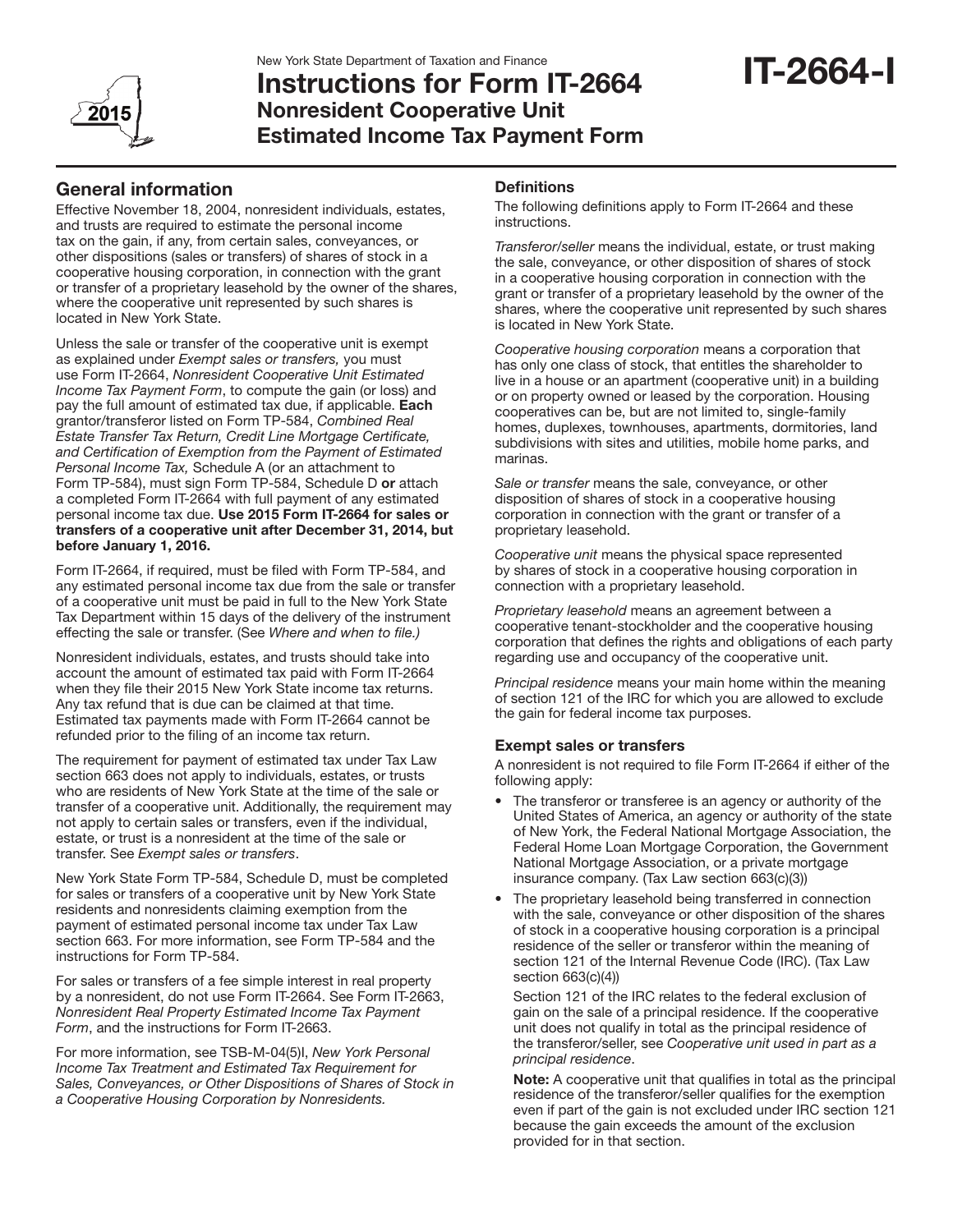#### Page 2 of 4 IT-2664-I (2015)

To claim exemption from the payment of estimated personal income tax under section 663(c) of the Tax Law, see Form TP-584, Schedule D.

# Special rules

#### Cooperative unit used in part as a principal residence

If a portion of the cooperative unit sold or transferred qualifies as your principal residence and a portion of the cooperative unit was used for any other purpose, the payment of estimated personal income tax is required on the gain allocable to the portion of the cooperative unit that does not qualify as your principal residence.

To exclude the gain on the portion of the cooperative unit used as your principal residence, you generally must have owned and lived in the cooperative unit as your main home for at least 2 years during the 5-year period ending on the date of the sale or transfer.

Method of allocation – For purposes of determining the amount of gain allocable to the portion of the cooperative unit used as your principal residence and the portion used for any other purpose, you must allocate the basis and the amount realized between the portions using the same method of allocation as used for federal personal income tax purposes (see Form IT-2664, page 2, *Worksheet for Part 2*, line 18).

#### Installment sales

You are required to compute the total gain, if any, on the sale or transfer of the cooperative unit. However, you pay estimated personal income tax only on that portion of the gain that will be reported on your 2015 federal personal income tax return.

For payments of estimated personal income tax due on installment payments received in tax years after 2015, you must use either Form IT-2105, *Estimated Tax Payment Voucher for Individuals*, or Form IT-2106, *Estimated Income Tax Payment Voucher for Fiduciaries*. For more information, see Form IT-2105 or Form IT-2106 and their instructions.

#### Estates and trusts

Estates and trusts are required to estimate the personal income tax due on the entire gain, if any, on the sale or transfer of a cooperative unit, without regard to any distributions of the gain to beneficiaries that may occur during the tax year of the sale.

Fiduciaries of both estates and trusts that pay estimated tax may elect to have any portion of estimated tax payments allocated to any of the beneficiaries. When fiduciaries file the estate's or trust's income tax return for the year, they must file Form IT-205-T, *Allocation of Estimated Tax Payments to Beneficiaries*, to show the allocation of any estimated tax payment among the beneficiaries. See the instructions for Form IT-205-T for information about how to file and when to file Form IT-205-T.

# Where and when to file

Complete Form IT-2664 and attach a check or money order made payable to *NYS Income Tax* for the full amount of any estimated tax due (see Form IT-2664, page 3). You must file Form IT-2664 together with your Form TP-584 and a separate check or money order for full payment of any real estate transfer tax due as shown on Form TP-584 (see Form TP-584, page 2).

Mail both forms, together with any required payments, to the NYS Tax Department at the address below within 15 days of the delivery of the instrument effecting the sale or transfer of the cooperative unit.

#### NYS TAX DEPARTMENT RETT RETURN PROCESSING PO BOX 5045 ALBANY NY 12205-5045

If you use a delivery service other than the U.S. Postal Service, see *Private delivery services* on page 3 of Form IT-2664.

## Multiple sales or transfers

A separate Form IT-2664 must be filed by a nonresident for each sale or transfer of a cooperative unit located in New York State, unless the nonresident transferor/seller is exempt from the requirement to pay estimated tax as provided for under Tax Law section 663(c) (see Form TP-584, Schedule D).

## Multiple transferors/sellers

If more than one transferor/seller (as listed on Form TP-584, Schedule A, or an attachment to Form TP-584) is required to file Form IT-2664, each transferor/seller must complete and submit a separate Form IT-2664. If a payment of estimated personal income tax is required, each Form IT-2664 must have a separate check or money order.

Married couples who are nonresident transferors/sellers and are required to file Form IT-2664 may file one Form IT-2664. If a payment of estimated personal income tax is due, you may use one check or money order.

The term *married* includes a marriage between same-sex spouses. The term *spouse* should be read as gender-neutral and includes a person in a marriage with a same-sex spouse.

# Line instructions for Form IT-2664

#### Item A

Mark an *X* in the applicable box to indicate whether the transferor/seller is an individual, estate, or trust. If the transferor/seller is a revocable living trust, or any other trust in which an individual is treated as the owner of the trust, mark an *X* in the box for *an individual*. For all other estates and trusts, mark an *X* in the box for *an estate or trust.*

#### Item B

If you are reporting the sale or transfer of a cooperative unit as an installment sale for federal income tax purposes (you are using federal Form 6252, *Installment Sale Income*, to report the sale), mark an *X* in the *Yes* box on item B. Give the duration of the installment agreement in months if the duration of the agreement is for 12 months or less, or in years if the duration of the agreement is more than 12 months.

#### Item C

If only a portion of the cooperative unit being sold or transferred qualifies as your principal residence for federal income tax purposes, mark an *X* in this box.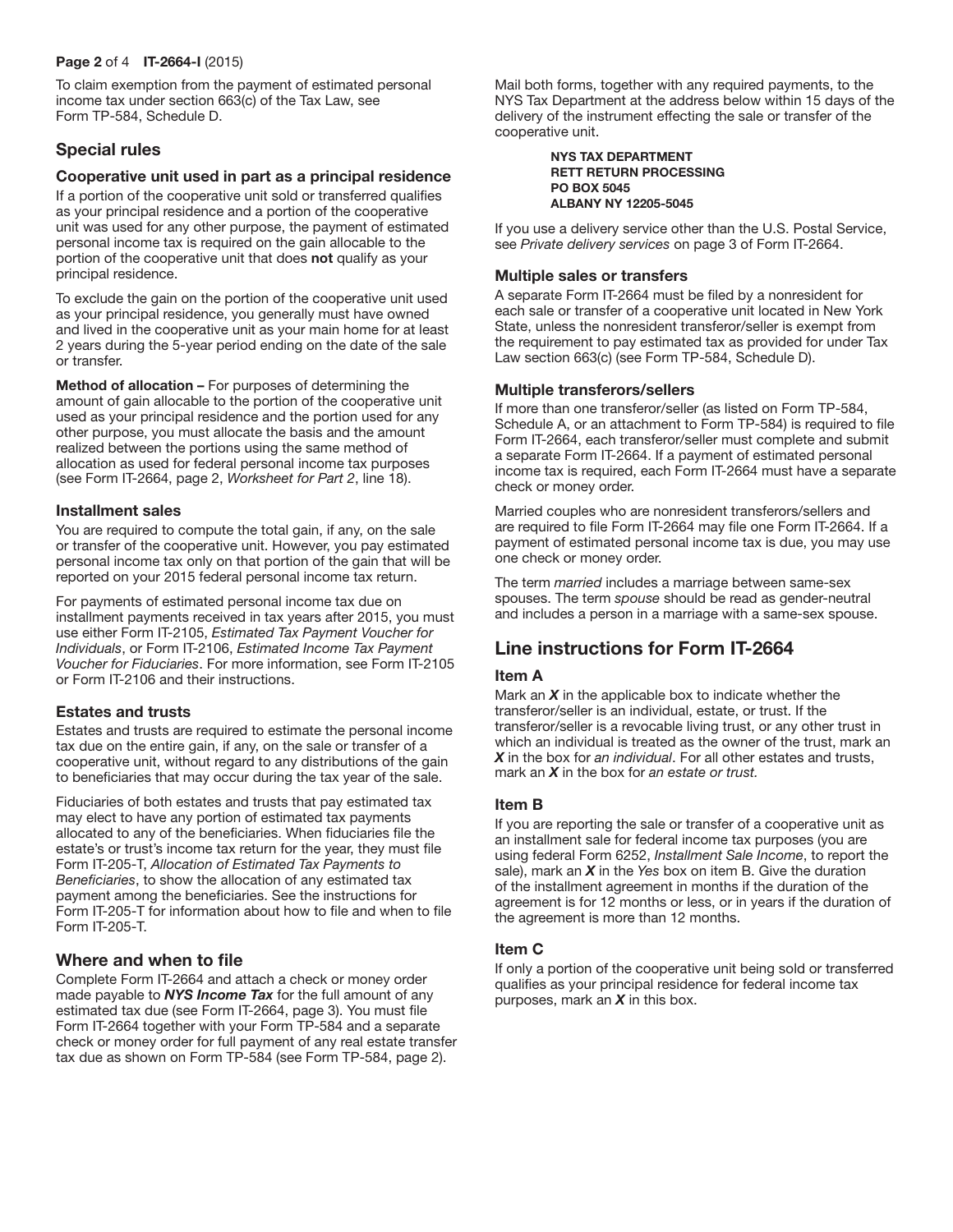# Part 1 – Sale or transfer information

For individuals, print your full name, social security number (SSN), and address. If you are married and filing one Form IT-2664, print your spouse's name and SSN in the spaces provided.

For estates and trusts, print the name of the estate or trust and enter the employer identification number (EIN). Enter the name of the fiduciary on the second name line.

If your mailing address is a PO box, you must also include your street address.

Foreign address – Enter the information in the following order: city, province or state, and then country (all in the *City* box). Follow the country's practice for entering the postal code. Do not abbreviate the country name.

## Location and description of the cooperative unit

Enter the address (including the unit number, if applicable, and county), a description of the cooperative unit (such as apartment or townhouse), and the tax map number of the building or property if known.

## Date of conveyance

Enter the date of the conveyance from Form TP-584, Schedule A.

# Part 2 – Estimated tax information

Note: If the transferor/seller is not required to recognize any gain or loss with respect to the transfer under provisions of the Internal Revenue Code (IRC) (except for section 121), do not complete Part 2, *Estimated tax information,* or *Worksheet for Part 2.* Continue with Part 3.

### You must complete the *Worksheet for Part 2* on page 2 of Form IT-2664 before completing this part. Line 1

Enter the amount from *Worksheet for Part 2*, line 15.

#### Line 2

Enter the amount from *Worksheet for Part 2*, line 17. If the amount on line 17 is greater than zero, enter the total amount of gain on the sale or transfer of the cooperative unit. If the sale or transfer of the cooperative unit does not result in a gain or results in a loss, enter *0*.

#### Line 3

Enter the amount of estimated tax due from *Worksheet for Part 2*, line 20. Also enter this amount on Form IT-2664-V, on page 3 of Form IT-2664. You must remit this amount to the New York State Tax Department with Form IT-2664. If there is no payment of estimated tax due, enter *0* on line 3, and on Form IT-2664-V. In addition you must complete Part 3.

# Part 3 – Nonpayment of estimated tax by a nonresident upon the sale or transfer of a cooperative unit

If you complete *Worksheet for Part 2* on Form IT-2664, page 2, and line 17 of the worksheet results in a loss (less than or equal to zero), mark an *X* in box 4A and continue with these instructions.

If you are not required to recognize any gain or loss with respect to the sale or transfer of a cooperative unit, mark an *X* in box 4B, complete the *Brief summary of the transfer* section, and continue with these instructions.

You must complete Form IT-2664-V on page 3 of Form IT-2664.

Note: Although the payment of estimated tax may not be required upon the sale or transfer of a cooperative unit, the transferor/seller may still be required to file a New York State income tax return to report the sale or transfer.

For more information on filing requirements for nonresidents, see our Web site.

# Part 4 – Signature

Form IT-2664 must be signed by the nonresident transferor/seller (an individual, a trustee, an executor, or other fiduciary of an estate or trust). If you are married and filing one Form IT-2664, both spouses must sign in the spaces provided. In addition, Form IT-2664 may be signed by an authorized agent with a power of attorney.

# Instructions for Form IT-2664-V

## Do not detach Form IT-2664-V from Form IT-2664.

Note: This voucher must be completed by the transferor/seller even if there is no payment of estimated tax due.

For individuals, enter your SSN and mark an *X* in the *Individual*  box. Enter your full name, your spouse's name and SSN if you are married and file a joint return, and your address.

For estates and trusts, enter the EIN of the estate or trust and mark an *X* in the *Estate/trust* box. Enter the name and title of the fiduciary on the second name line.

Make sure that your name or the name of the estate or trust is spelled correctly. An individual should enter the first name, middle initial, then last name (for example, John O. Smith). Your name or the name of the estate or trust must agree with the name on your New York State income tax return.

Foreign addresses – Enter the information in the following order: city, province or state, and then country (all in the *City, village, or post office* box). Follow the country's practice for entering the postal code. Do not abbreviate the country name.

Enter the date of conveyance from Form IT-2664, Part 1.

Enter the amount of estimated tax due from Form IT-2664, Part 2, line 3. If zero, enter *0*.

# Payment information

Print your name, SSN or EIN, and *2015 IT-2664-V* on your payment. You must remit the full payment of estimated income tax as shown on Form IT-2664, line 3 without regard to any prior credits or payments of estimated tax for the tax year. Make your check or money order payable to *NYS Income Tax,* and attach it where indicated on page 3 of Form IT-2664. Do not detach this voucher from the rest of the form. Do not combine this payment with payment of any other tax or fee; it must be a separate check or money order.

Fee for payments returned by banks – The law allows the Tax Department to charge a \$50 fee when a check, money order, or electronic payment is returned by a bank for nonpayment. However, if an electronic payment is returned as a result of an error by the bank or the department, the department won't charge the fee. If your payment is returned, we will send a separate bill for \$50 for each return or other tax document associated with the returned payment.